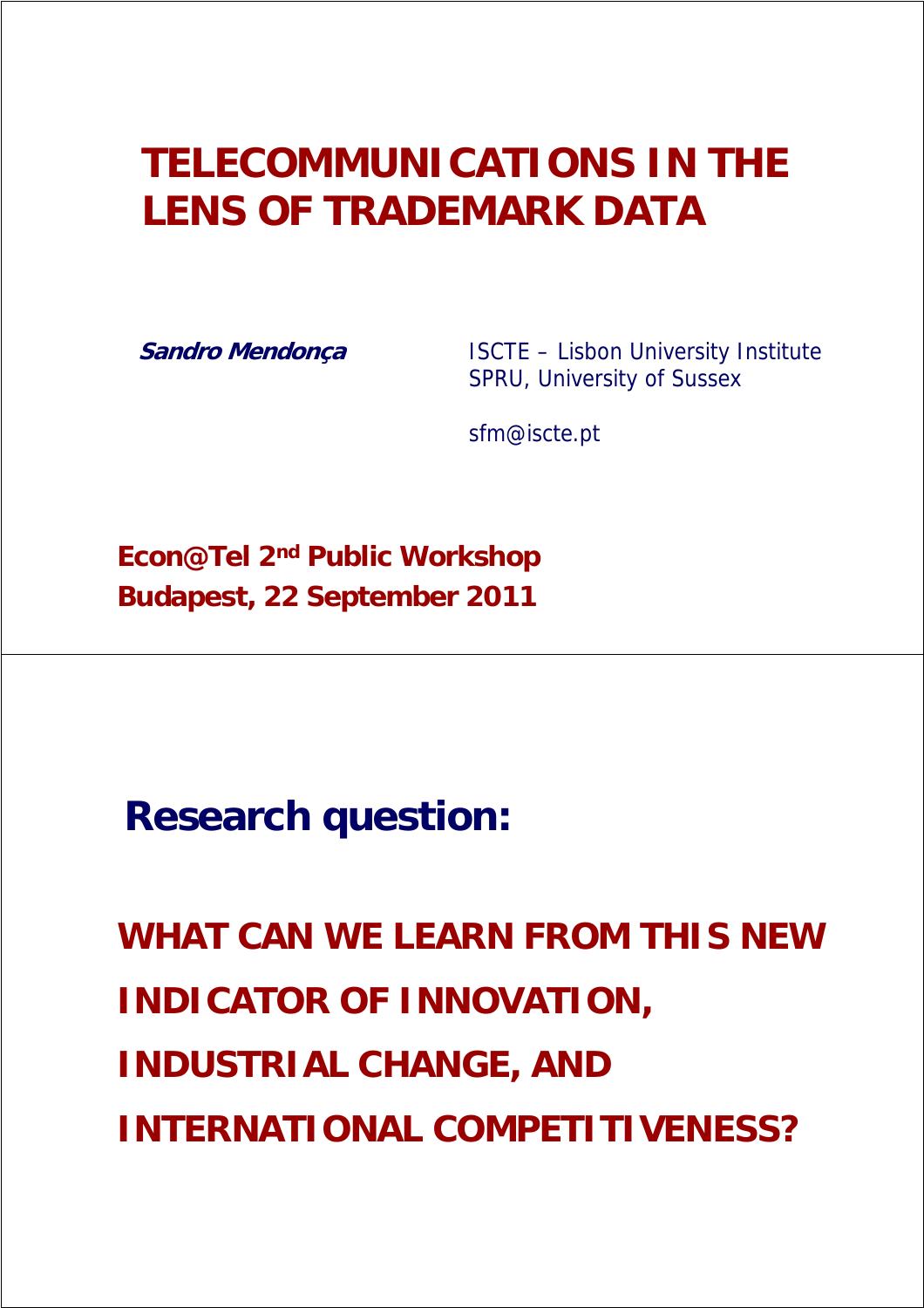**Overview:**

**Motivation**

**Conceptual issues**

**Empirical application**

**Conclusions**

**"... too much energy has gone into squeezing the last bit of juice out of old data collected for different purposes relative to the design of new types of data"**

**Kenneth Arrow**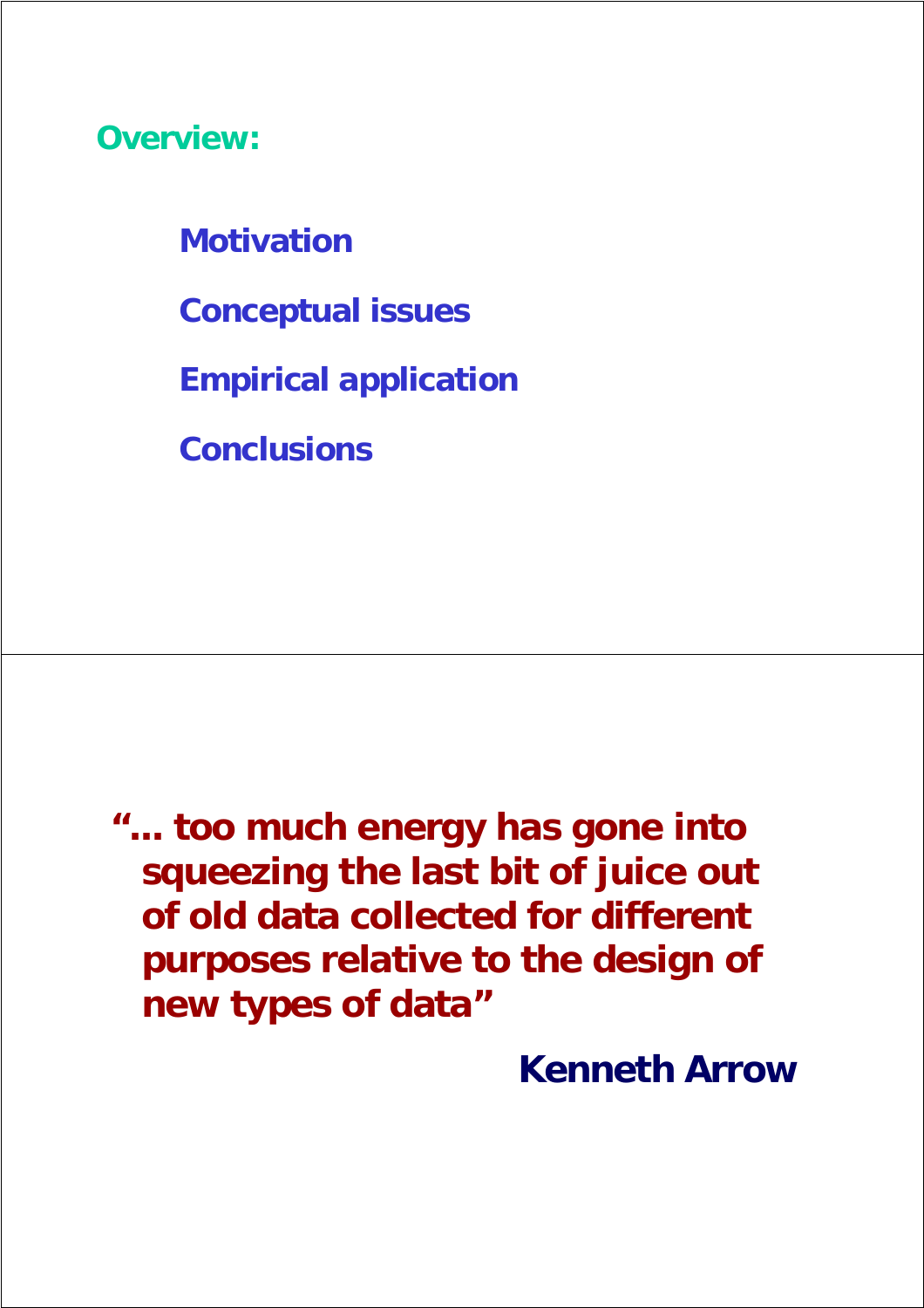**The motivation:**

**Measuring innovation**

- **Is a difficult task since it is a multidimensional phenomenon**
- **Is an important task since it is a key driving force behind growth**

**The argument:**

**Trademark data can be seen as**

- **A partial output indicator of innovative activity**
- **An empirical tool for researching industrial dynamics**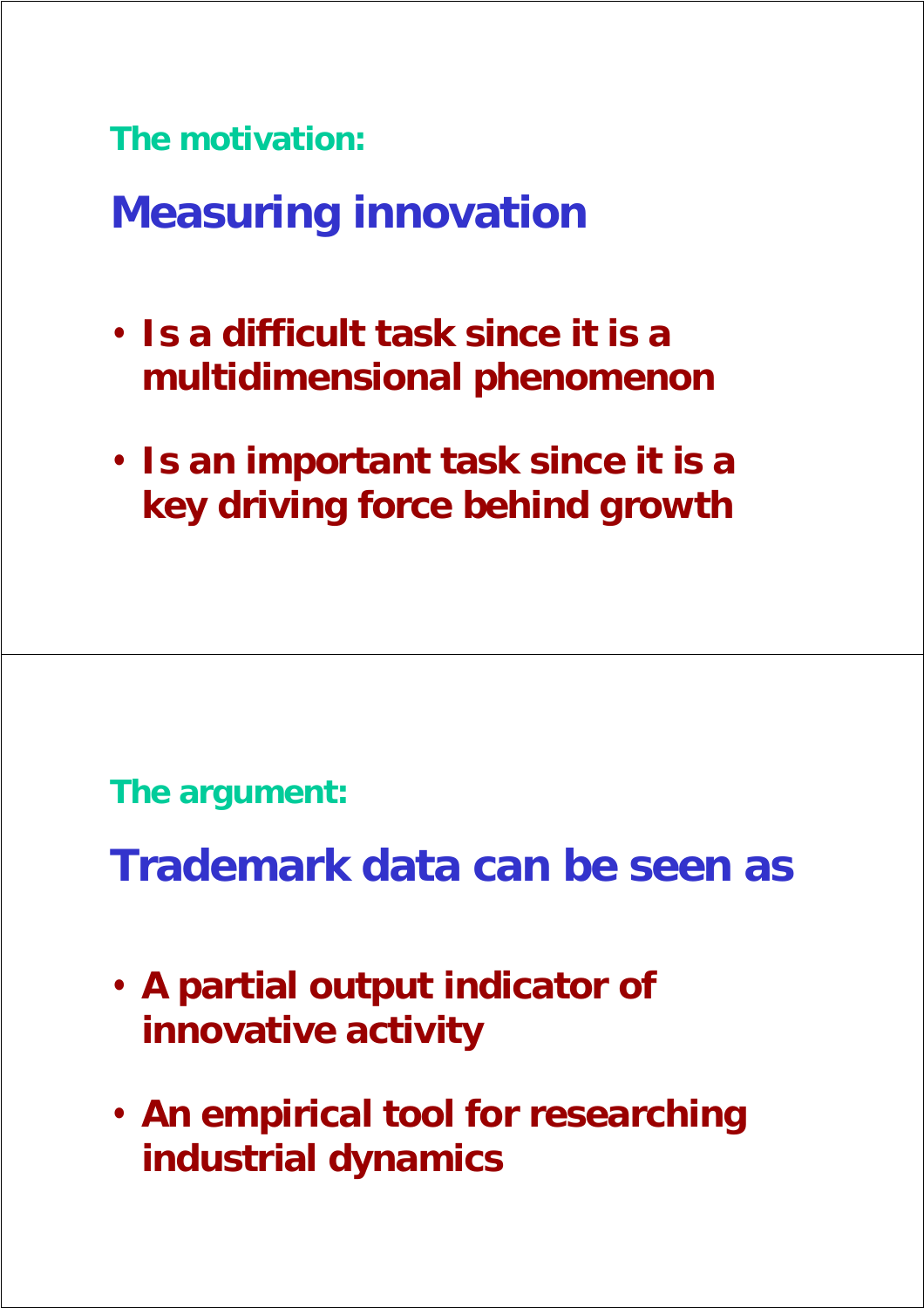**In search of a new indicator:**

**WHY TRADEMARKS?**

**Trademark statistics are interesting because:**

- **increasingly available on electronic platforms**
- **regular and detailed long-term data**
- **close to commercialisation of new products**

## **Major indicators of innovative activity:**

**Input indicators**

- **Research & Development expenditures**
- **Technical employees**

**Output indicators**

- **Publications**
- **Patents**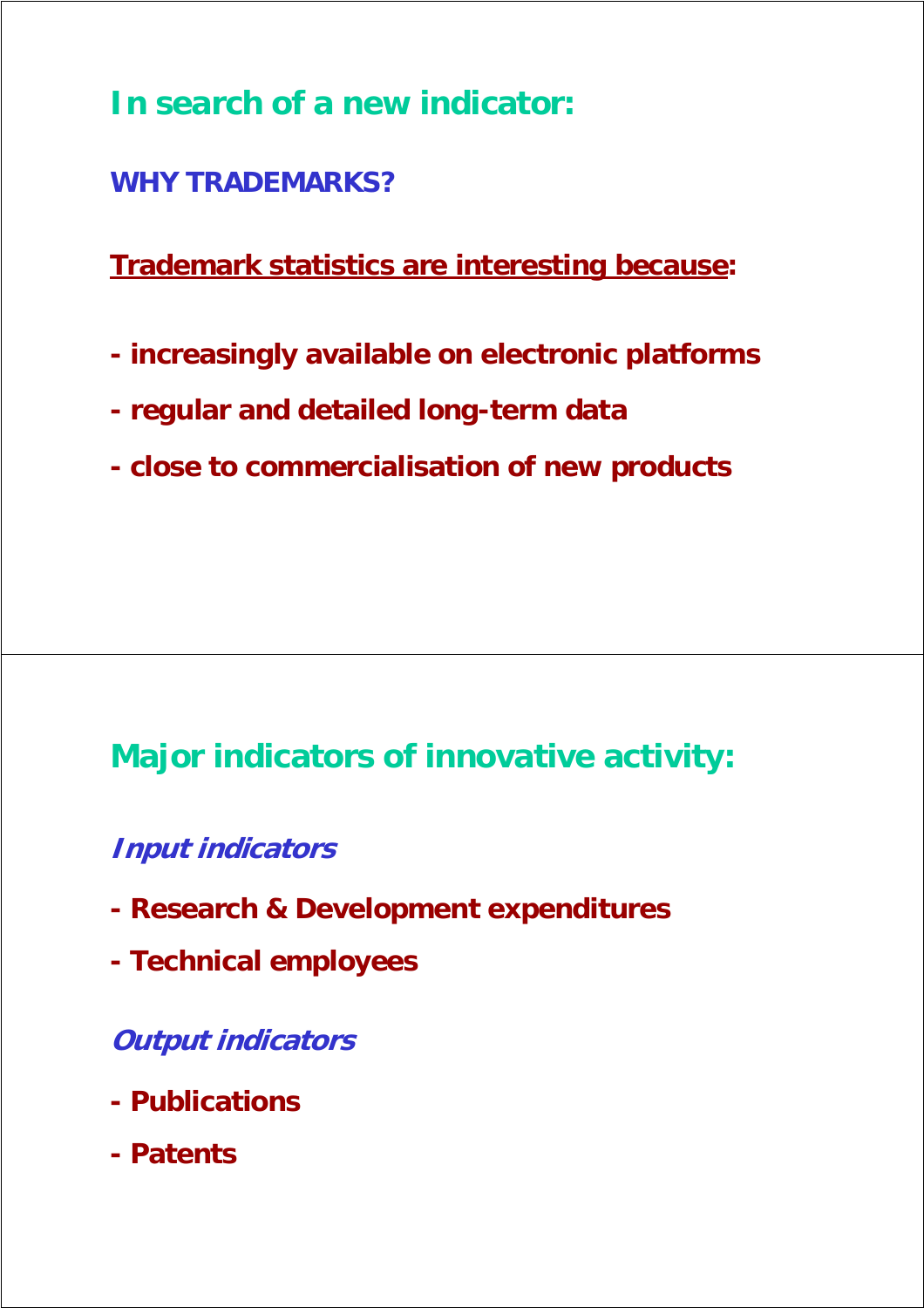### **What are trademarks?**

**" A distinctive sign used to distinguish the goods or services of an enterprise from those of another " (WIPO, 2003)**

**Types of trademarks (not mutually exclusive):**

- **letters, words or combinations of words**
- **symbols (logos)**
- **tri-dimensional signs**

#### **AND ...**

**- sound, smell, colour, hologram ...**

### **Examples of trademarks:**

| <b>Word mark</b> | <b>Yellow Pages</b>               |
|------------------|-----------------------------------|
| <b>Slogan</b>    | "Let your fingers do the walking" |
| Logo             | "walking finger logo"             |

#### **Tri-dimensional mark**

**bottle shape for ketchup** 





#### **Sound mark Intel Corporation**

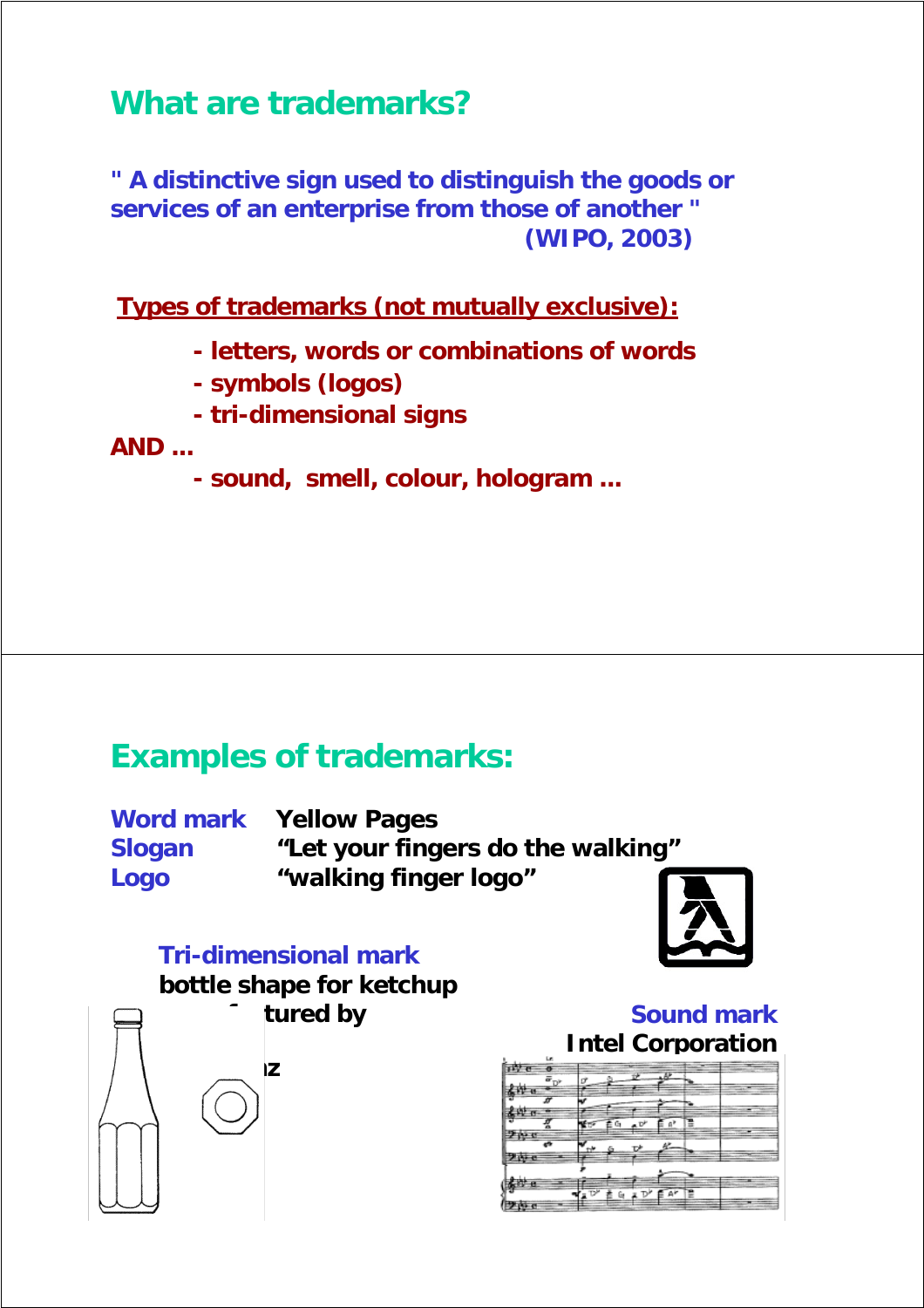## **Trademarks as an IPR:**

**The exclusive right to use or license the mark throughout the territorial area designated in association with the Nice Classes (up to 45) of goods and services claimed in the trademark application for 10 years, indefinitely renewable.**

#### **Institutions involved:**

- **National patent and trademark offices (e.g. INPI)**
- **World Intellectual Property Organization (WIPO)**
- **Office for Harmonisation in the Internal Market (OHIM)**

#### **OHIM manages the Community Trade Mark (CTM) It costs from about € 2079 + € 200 by Nice Class over 3 classes. A successful registration can take up to one year.**

### **Trademarks as indicators of what?**

**The case can be made that trademarks capture new products introduced in the marketplace.**

#### **If so, the trademark indicator is a partial measure of innovative and entrepreneurial output with the advantage of covering:**

- **Services;**
- **SMEs;**
- **Export initiatives.**

### **Limitations: MANY! ...of which...**

**- the 45 Nice classes are very aggregate**

- **agencies do not identify the industry of the applicant**
- **a TM can be filled covering many Nice classes, and a brand can be protected by many types of TM (confusing!)**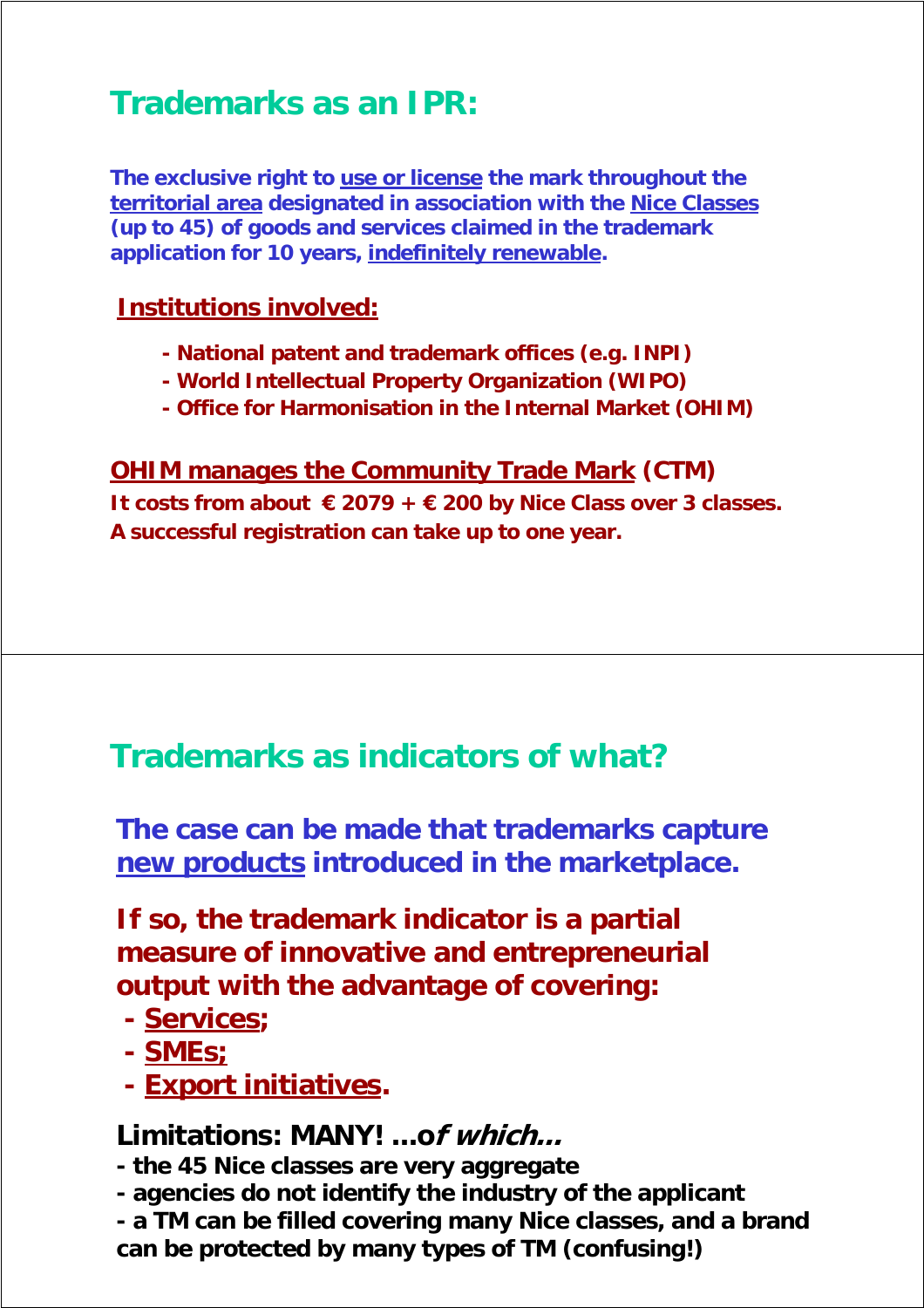**The empirical source:**

**The Institute for the Harmonisation of the Internal Market (IHMI) is an EU institution.**

**The Community Trade Mark (CTM) is an EU-wide intellectual property right.**

**Available from 1996 for EU and non-EU countries.**

#### **Focus: Class 9 (instruments and ICTs) Class 38 (Telecom services)**

### **Community Trade Marks (CTMs)**



**Total applications 1996-2009 by the world**

**Source: OHIM (2010), Annual Report**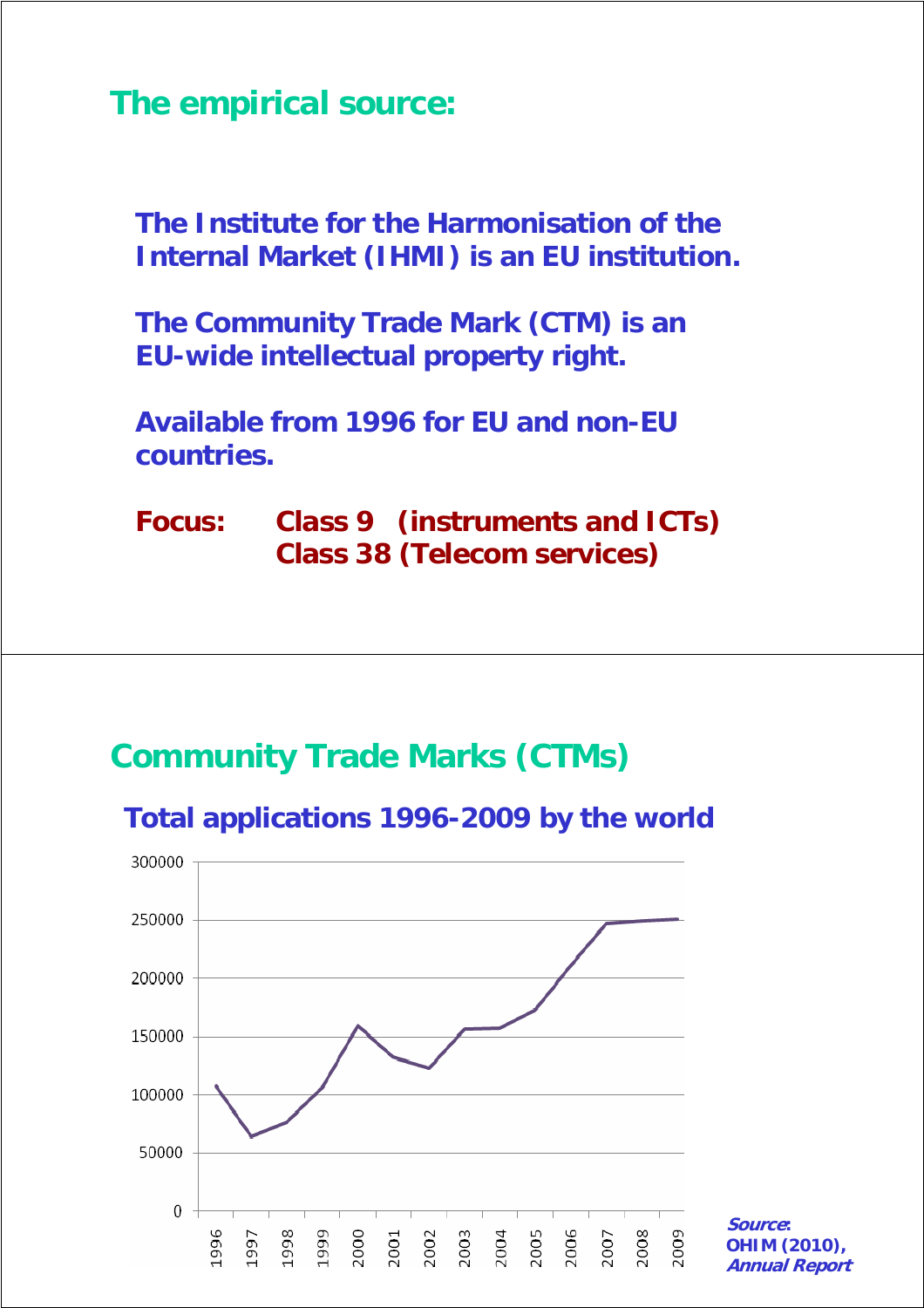### **Patterns and trends in Community trademarking**

- **Around 2/3 of the applications come from within the EU, 1/3 from the rest of the world**
- **Germany, UK and Italy concentrate 60% of CTM applications within the EU-15 for the whole period**
- **Correcting for size (pop.; GDP) small countries come out best: Nordic countries, Ireland and Austria**
- **The US lost position as largest community trademarker to Germany**

#### **Top classes in applications 1996-2009**

#### TOP-10 World

| 1  | <b>Instruments &amp; ICT</b>  | 10% |
|----|-------------------------------|-----|
| 2  | Advertising and consultancy   | 7%  |
| з  | <b>R&amp;D</b> services       | 7%  |
| 4  | Paper and packaging           | 6%  |
| 5  | Education, culture, sports    | 5%  |
| 6  | Clothing and footwear         | 5%  |
| 7  | <b>Telecoms</b>               | 4%  |
| 8  | Pharma and fine chemicals     | 4%  |
| 9  | Light chemicals and cosmetics | 3%  |
| 10 | Finance                       | 3%  |

#### **EU-15**

| <b>Instruments and ICTs</b>   | 8% |
|-------------------------------|----|
| Advertising and consultancy   | 8% |
| <b>R&amp;D</b> services       | 6% |
| Education, culture, sports    | 6% |
| Paper and packaging           | 5% |
| Clothing and footwear         | 5% |
| <b>Telecoms</b>               | 3% |
| Pharma and fine chemicals     | 3% |
| Light chemicals and cosmetics | 3% |
| Leather and similar materials |    |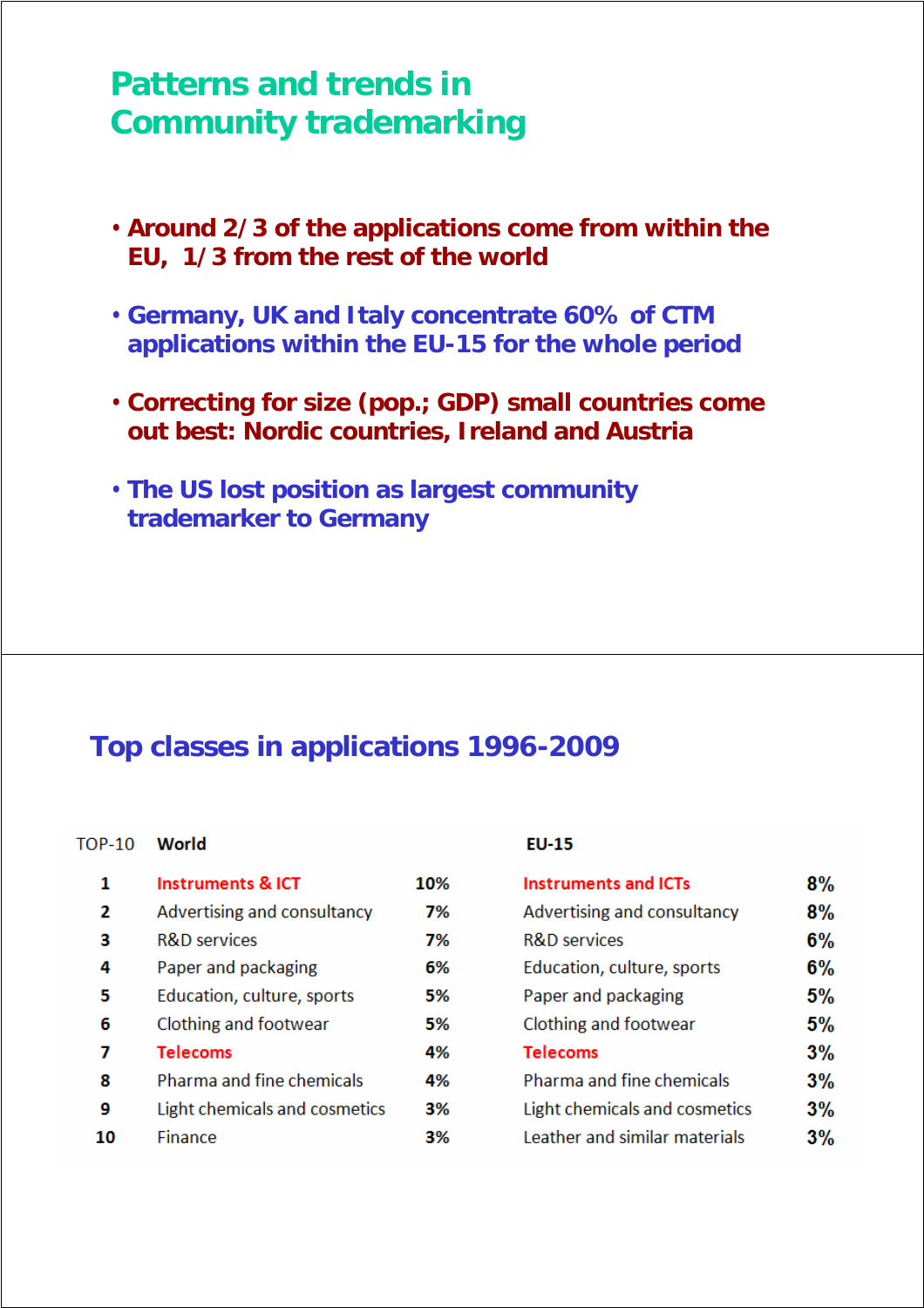#### **Goods (IND) and services (SRV) applications 1996-2009**



#### **Manufactured goods by technology-intensity (CTM applications, 1996-2009)**



≣ LT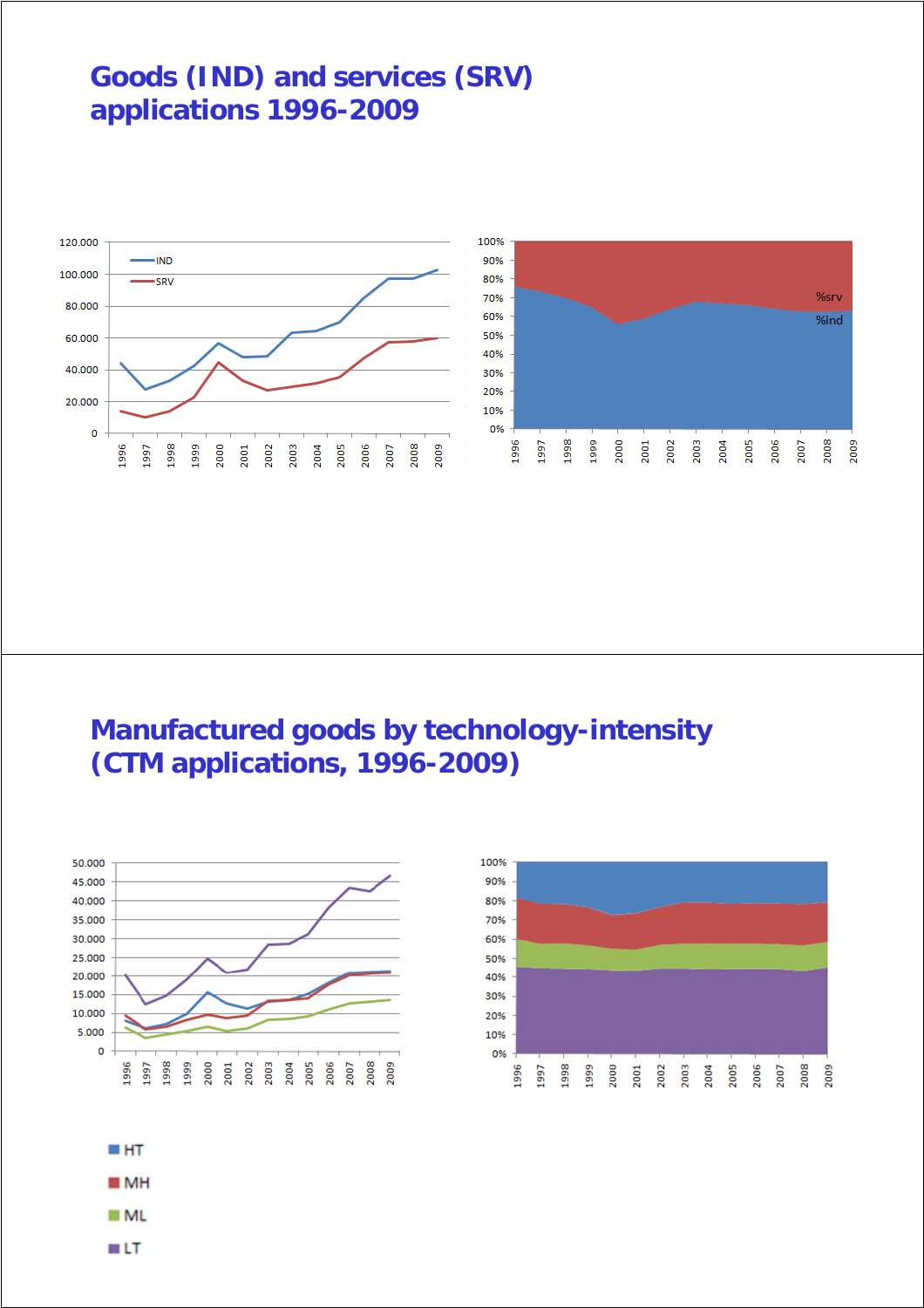#### **Service products by information-intensity (CTM applications, 1996-2009)**



- **High-info** п,
- **Low-info** Ì.

#### **Telecom equipment and services (CTM applications, 1996-2009)**



- **Instruments and ICT** à.
- × **Telecom services**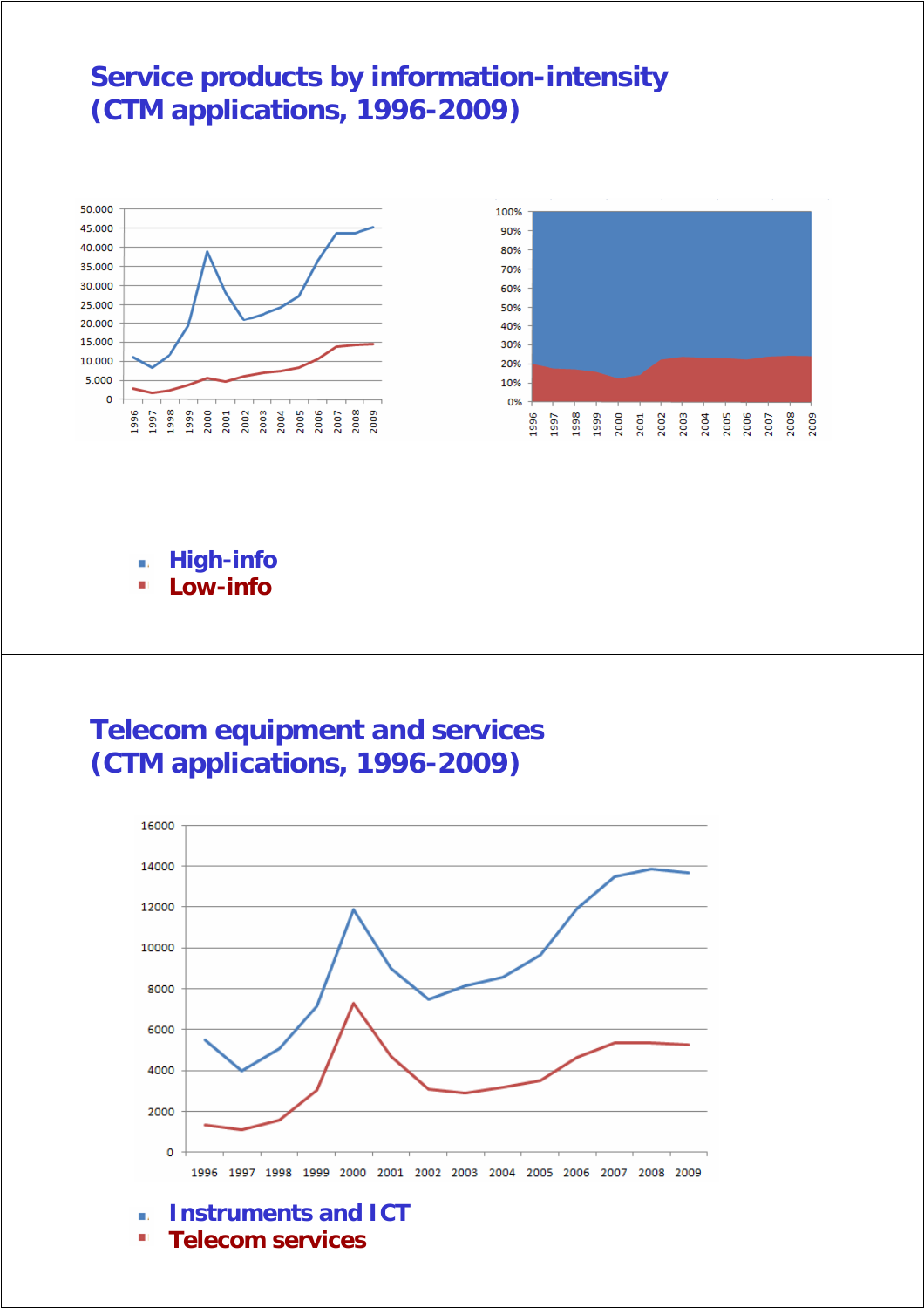### **Multiplication of telecom brands in Portugal: a case-study**

**Late in the year 2000 a new mobile communications service was launched. It focused on teenagers and practised attractive price discounts for calls within a network of subscribers. Few months latter alternative products of competing operators mushroomed.** 

**Original product Cuasi-clones** 







$$
IHH = \sum_{i=1}^{k} S_i^2
$$

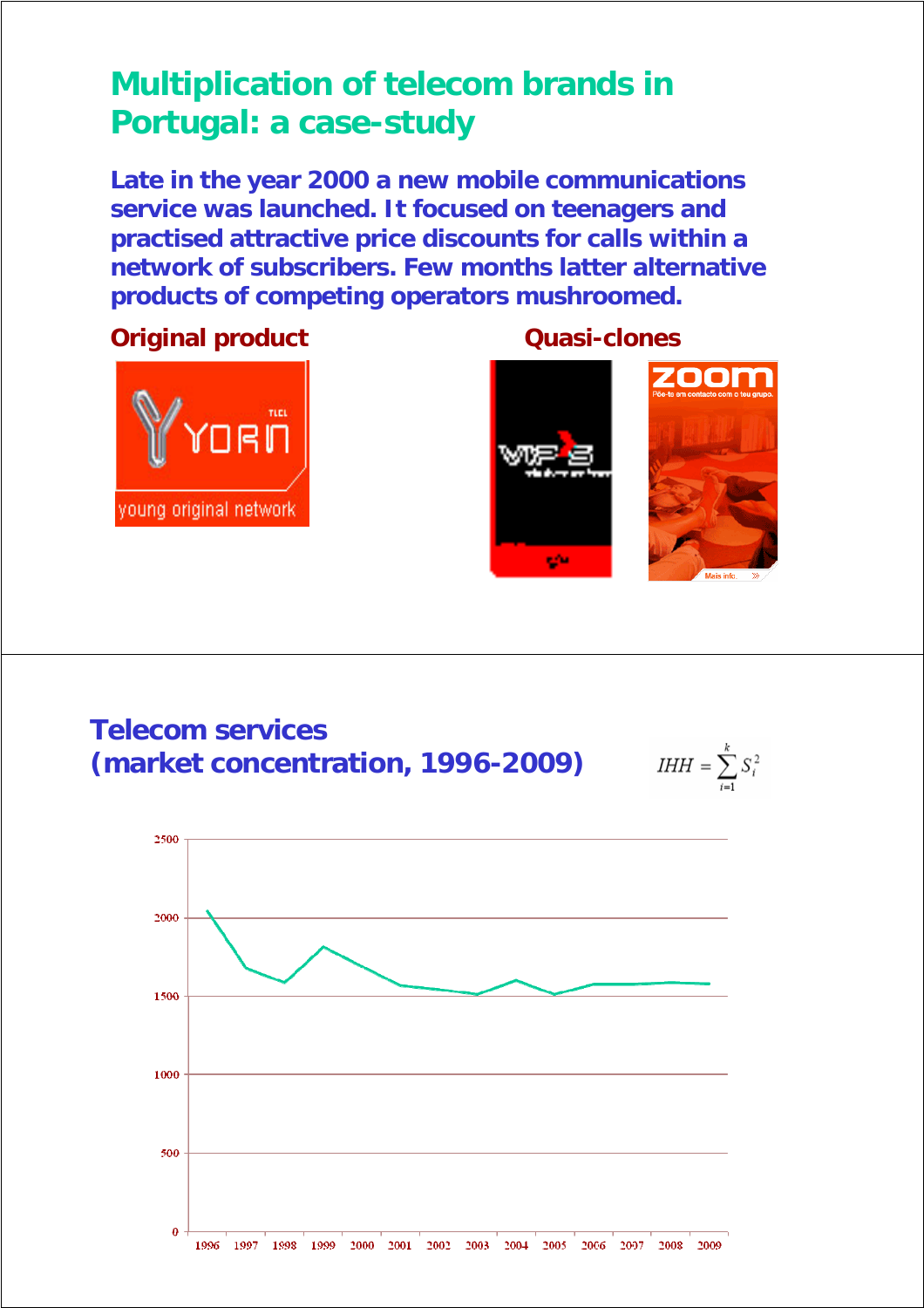





**Reveled marketing advantage**